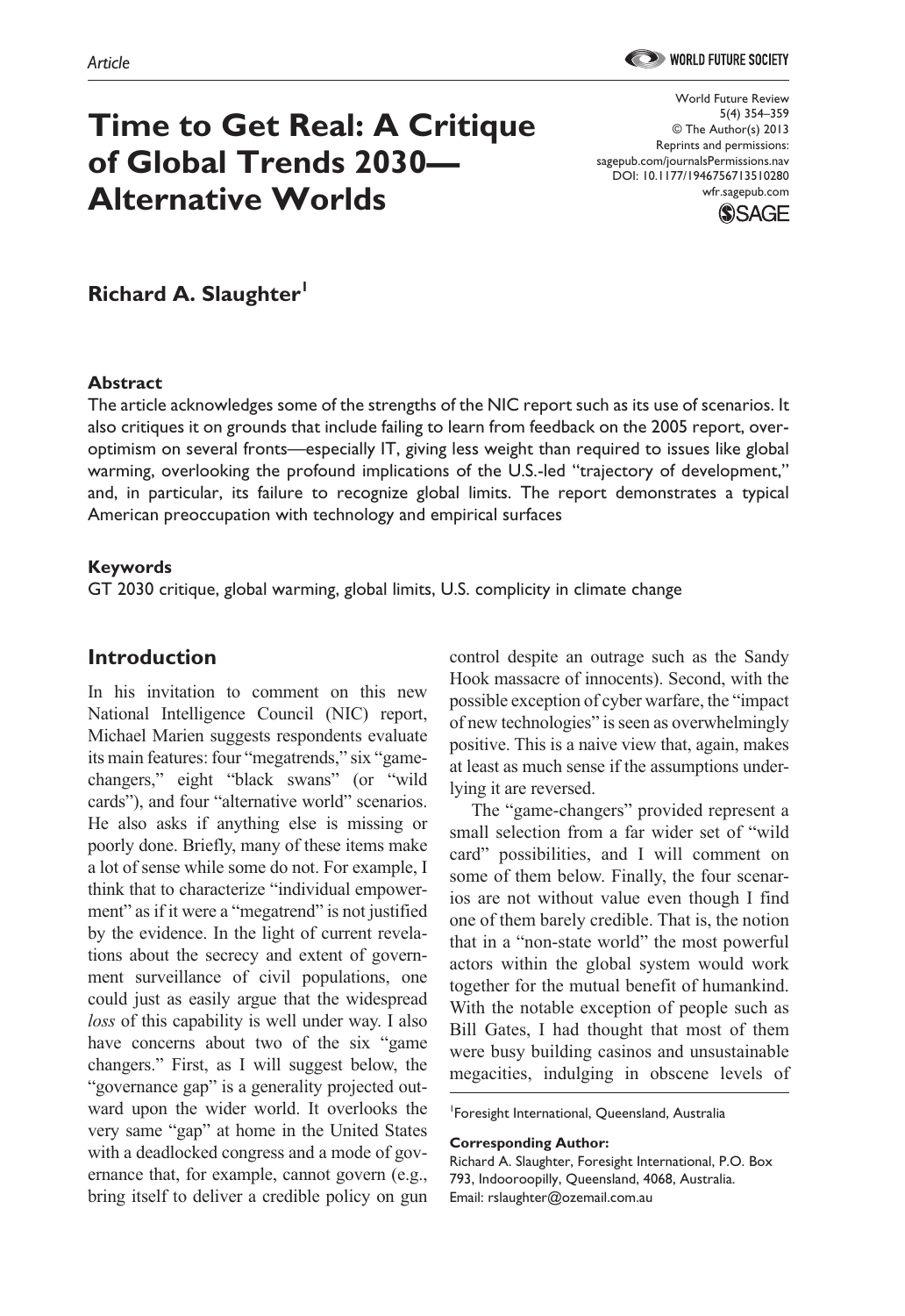hyper-consumption and basically ripping up the joint faster than it can repair itself. (Let us not even mention the full cost of China's growth aspirations.) To think otherwise seems to me to be like asking the poachers to suddenly transform into gamekeepers. The system simply doesn't work that way. To think it does requires that we ignore or forget the nature of the interests, values and track records of these same elites (Kemph 2008). And this, I think, provides a clue to understanding the ambiguous nature of this report.

At one level, the report draws attention to a raft of issues and concerns that do, indeed, need to be addressed in a sustained and serious way. The near future is certainly unstable and challenging. At another level, however, it provides further evidence of a subtle but pervasive and long-standing institutional failure. How can this be stated with confidence? Several years ago, I was commissioned to review the previous NIC report for the U.K. journal *Futures* (Slaughter 2005). As I read the new report, I was struck by how little had changed. In its favor, I noted some conceptual improvements, there was welcome evidence of more feedback from beyond the United States, and parts of it were broad ranging and provocative. The use of scenarios, in particular, adds value. Overall, however, what I see in the new report is evidence of the same conceptual limitations and paradigm blindness.

In the earlier critique, I pointed out what I saw as some of the key gaps and omissions. They included that

- "Environmental issues are mentioned but seriously downplayed,"
- "High technology . . . is seen mainly positively, as helping to provide solutions," and
- I also noted "the avoidance of any sense of U.S. complicity in undermining 'global peace and security.'" (p. 1190)

While showing some of the incremental improvements noted earlier, the new report clearly demonstrates these very same blind spots. Nor could I find any evidence that it has responded to any of the recommendations put forward earlier. Why should it? Well, obviously

not because I wrote them, rather because *any* critical analysis published in *Futures* has a measure of credibility and should at least be considered. But, as Marien points out in his own summation of the new report, there's little or no evidence that the NIC has drawn explicitly on any real futures expertise. Some of the tools have been picked up and competently deployed, but depth insight is notably missing.

The following points were included in my 2005 suggestions for future work:

- Recognize the limitations of standard "empirical" work,
- Include critical and integral tools in the next iteration,
- Look beyond stereotypical U.S. interests and "givens," and
- Move beyond the over-representation . . . of terrorism . . . and pay serious attention to other, self-generated risks and dysfunctions. (p. 1191)

There is insufficient space to discuss all these concerns here. Instead I want to draw attention to what I regard as two major framing defects in the report. One concerns the crisis of modernity itself, the other the largely unacknowledged role of the United States in creating the global emergency (or "megacrisis") while attempting to evade any real responsibility for the consequences.

1. The underlying structural crisis of modernity

This is obviously not a simple subject. But any attempt to deal with "global trends to 2030" must deal with this as a structurally framing reality if it is to be taken seriously. The following factors, in particular, need to be recognised much more clearly and fully represented in any such forward-looking analysis.

- A clear understanding of the human, cultural, economic and ecological implications of sponsoring modes of global development that take us (the global community) a long way beyond any safe or reasonable global limits.
- The failure to comprehend climate change, global warming and related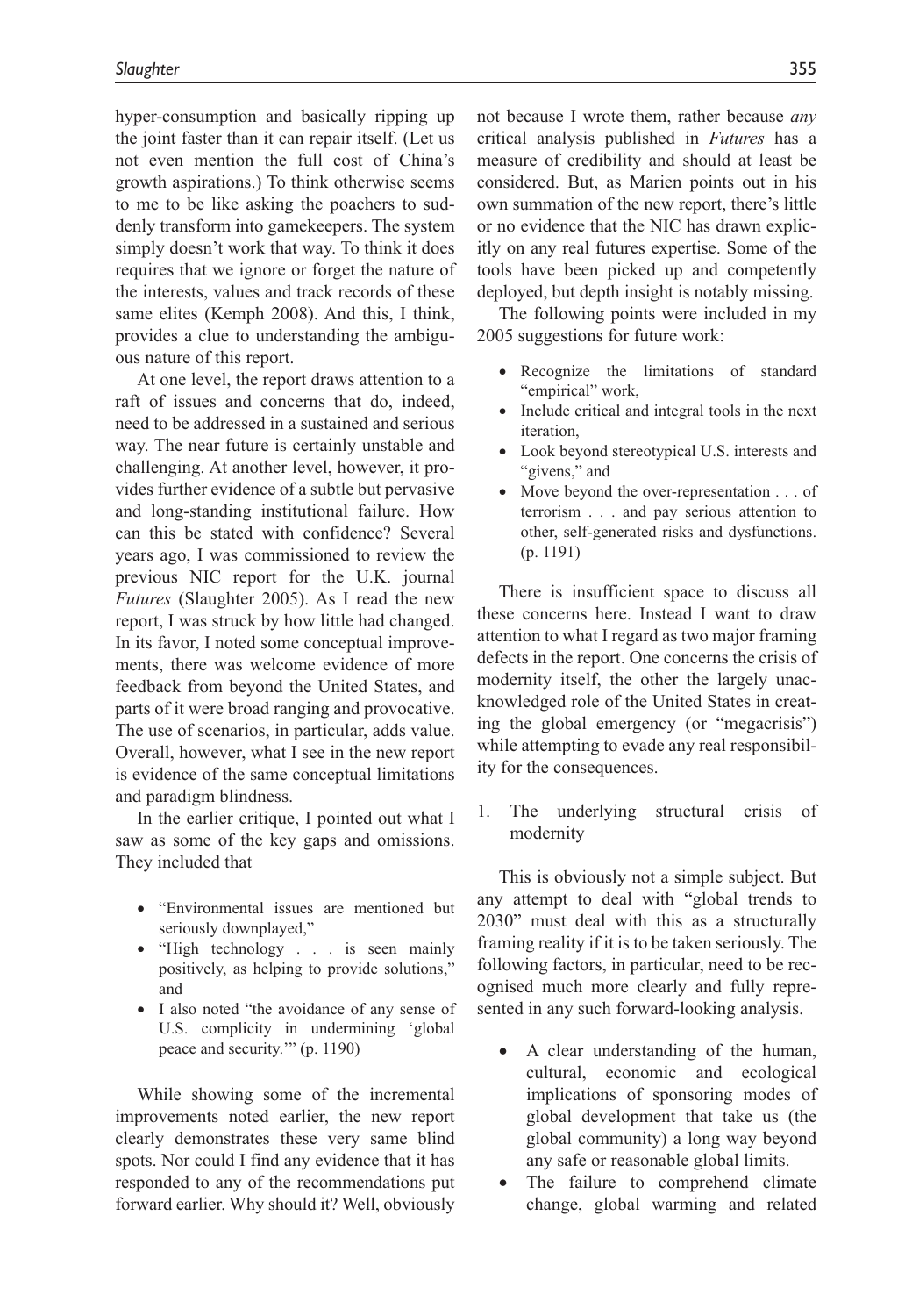anthropogenic impacts not as "black swans," "critical uncertainties," and the like but as *fundamental determinants* of all our futures from now on.

- A similar comment applies to energy. The current resurgence of oil and gas within the United States is stimulating a diversionary false optimism but is strictly short term and temporary. If used well, that is, to achieve a full transition to renewables, the current resurgence could have positive implications. But, given the cultural background, and the relevant driving forces within it, it is likely to be squandered. The Jevons effect (greater availability of a resource and lower prices leading to increased demand, and hence more rapid depletion) is being widely ignored.
- The role of technology within modernity has been powerfully conditioned by the well-established U.S. tendency to see it in unrealistically optimistic terms. The report replicates a widespread failure to grasp how fully IT is undermining people, social structures, wealth distribution, and so on. That is, the drawbacks of IT—as currently applied—appear set to exceed the benefits by far more than is currently realised (Lanier 2013).
- 2. America's primary responsibility for, and complicity in, driving trends and processes throughout the world with clearly deleterious effects that, arguably, are closing down human and cultural options.

This mode of critique can easily be misinterpreted as simple "anti-Americanism." But, as I've pointed out before, this is simply not the case (Slaughter 2008). The main point of critique is the pursuit of depth understanding, without which futures work of any stripe becomes irredeemably problematic. Of the many issues that could be cited, consider the following:

The rise and "success" of Friedman and the Chicago School's "rationalist

economics" that have eroded "social capital" nearly everywhere and, at the same time, facilitated huge increases in corporate wealth and power.

- The squandering of oil (the premium but short-lived form of fossil energy) over two or three generations in a frenzy of mass consumption. (See below.)
- The failure of the United States to uphold and maintain proper legal, financial and political standards. For example, repealing the Glass–Steagall Act that had earlier been specifically intended to keep High Street/Wall Street and speculative banking separate.
- More specifically, the failure of systems of governance and the evisceration of oversight that permitted the creation of financial derivatives, credit swops, and the like, hence avoidance of responsibility for the GFC and its global impacts. (As far as I know, few or no Wall Street "high flyers" have been prosecuted thus far, rather, banking oligarchs have been "bailed out" and rewarded with public funds.)
- The long-standing and determined promotion (and in some cases imposition) of destructive and unsustainable lifestyles, extreme forms of empty consumerism and unsustainable, asymmetric patterns of trade and development (Perkins 2004).
- Neglecting specific, clear and public signals of change. For example, President Carter's addresses to the nation in April 1977 and July 1979 (Carter 1977, 1979).
- Failure to develop the necessary organisational infrastructure to support highquality foresight work in the public interest; also the related failure to bring effective foresight into governance, policy-making and (especially) higher education.

If the report had included credible references to such key "mega-issues," it would have had to dig more deeply into American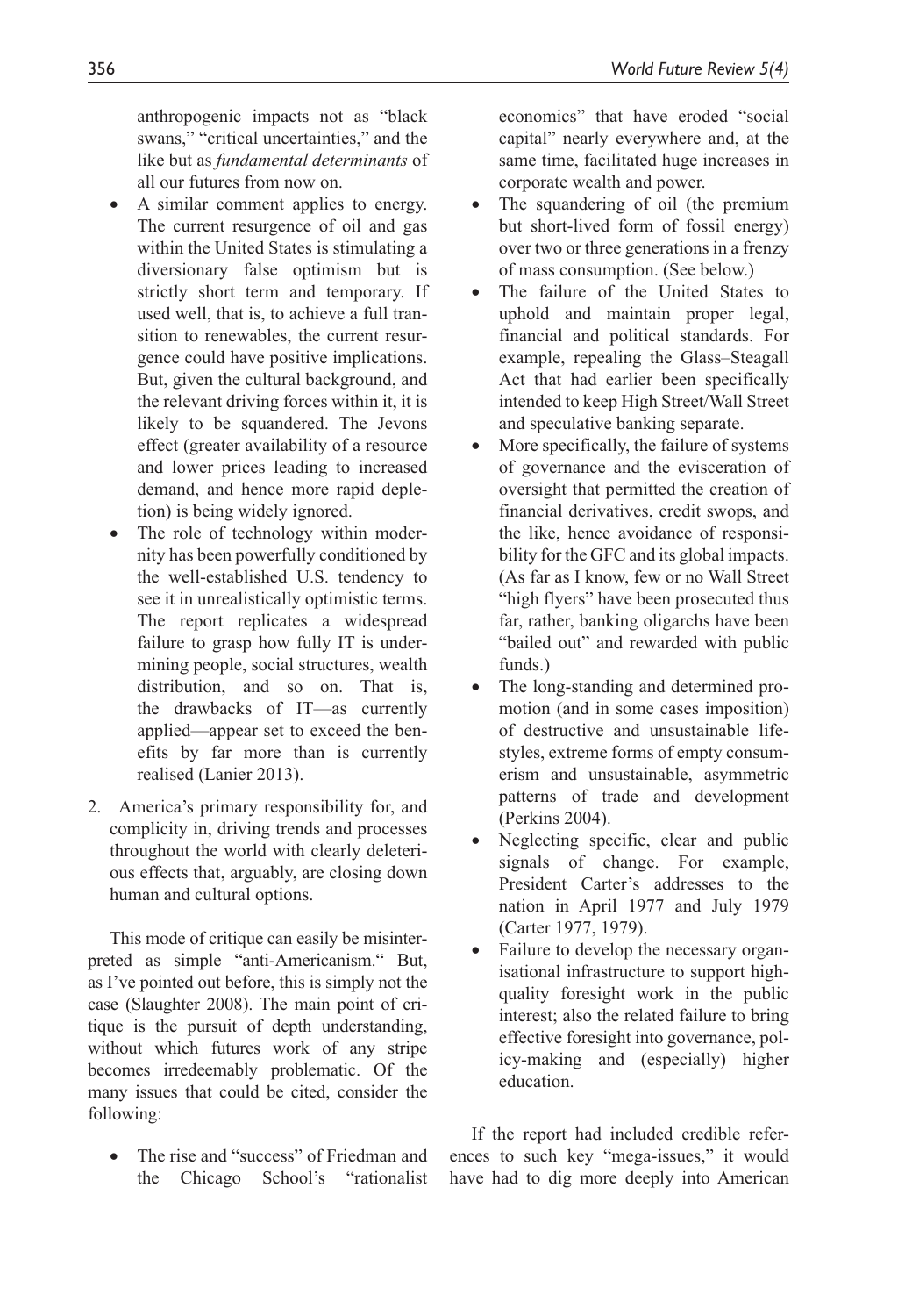reality and, in so doing, could have acquired greater credibility and interpretive power. I will now comment in a little more detail on some of the other aspects of the report.

# **"Megatrends" and "Game Changers"**

Some twenty years ago, I published a detailed analysis of the then immensely popular topic of "megatrends" that had been so successfully promoted by Naisbitt and then by others (Naisbitt 1982; Naisbitt & Aburdene 1990; Slaughter 1993). In essence, I suggested that one could not credibly claim to have detected a "megatrend" without giving some account, however brief, of the framing capacities, perceptual "filters" and cultural sources of the modes of valuation employed. I was not trying to be "academic" or "deep" here but, rather, suggesting that the then widespread habit of foregrounding empirical surfaces, and, at the same time, overlooking their human and symbolic sources, vitiated any ensuing account of "what was going on." Two decades later, the 2012 NIC report shows the very same underlying bias. Were this otherwise then "individual empowerment" would not be seen as a significant trend. To adopt such a view seems to me to require an almost Pollyanna-ish belief both in the viability of indefinitely expanding the global economy and in the positive uses of technology outweighing the negative ones. In the light of recent work by other credible observers of the global scene, I find this kind of assertion perverse. In my own work on what I think of as the "global emergency," I simply do not share this optimism. The human and civilizational outlook is far more risky, far more challenging, than the authors of this report have allowed themselves to believe (Slaughter 2010).

# **Black Swans and Scenarios**

It is a minor point—yet significant—that the term *black swan* provides another example of culture-bound assumptions. Why? Because in Australia, the native swans are black! That aside, I agree with Marien that the wild card events listed here are inadequate. Besides

those that he mentions, I'd suggest several others, two of which can be viewed as "challenges" and three as "solutions":

- IT systems as powerfully destructive forces, the full costs of which seem to be growing more serious and subversive year by year.
- Runaway global warming and regional ecological collapse as likely outcomes of present trends.
- The positive and catalytic effects that would ensue as a consequence of a broad general shift from short- to longterm thinking and strategy.
- General acceptance of the global emergency/"megacrisis" perspective (if only in a diminished form as a type of "insurance").
- The powerful advantages of paying close and sustained attention to the nature of "descent pathways"—as opposed to running ever closer to an uncontrolled civilizational collapse. (See below.)

I will only comment on the last point. For a report that seeks to provide clarity about trends to 2030, the omission of "descent pathways" is a serious omission. It is simply explained, however, by two sets of factors. First is a refusal in the report to recognise global limits, to reign in economic growth and, equally, to question the use of GNP as a useful measure of economic activity. Second, as noted, there's the unregarded nature of the context from which the report emerged. The NIC is a government bureaucracy that may be instrumentally powerful in some respects post 9/11 but is weak in others as I've indicated here. Its social context, values and symbolic underpinnings clearly exert a range of effects but they remain out of sight and unacknowledged. This goes a long way toward accounting for the overall banality of the report and its near-delusional optimism.

In line with George Bush's famous assertion that "the American way of life is not negotiable," the report demonstrates a continuing unwillingness or inability to confront the "shadow" side of America's deeply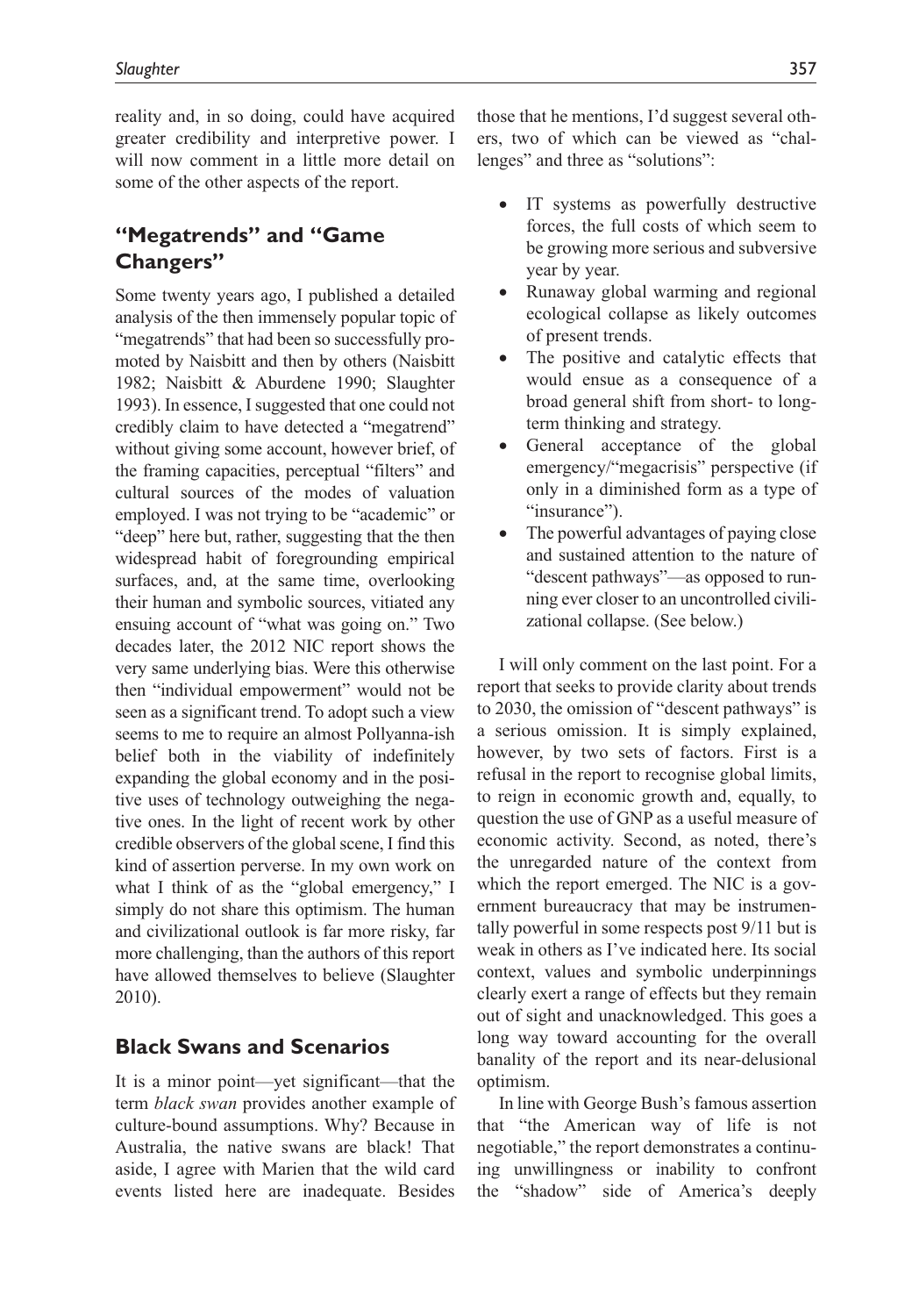compromised culture and its rapidly fading global dominance and power (Bageant 2011; Luce 2012). Indeed, rather than admit this, they are again projected forward. The global economy will continue to expand. New sources of energy will increase U.S. energy independence and create a "brighter energy outlook." A world that is dominantly urban can and will be sustainable. Global limits can be negated by the appropriate application of innovation and enterprise. New technologies will help solve global problems—we've heard all this before. It's a familiar picture that actually helps to obscure the global emergency and delay effective responses.

# **Conclusion**

Overall, the 2013 NIC report has the hallmarks of a bureaucratic exercise. It not only ignores the 2005 NIC Futures analysis but also demonstrates a lack of any real Futures/Foresight expertise. Throughout, there is a very typical focus on exteriors at the expense of a considered balance between exterior and interior (i.e., human and cultural) factors. The report has a lot in common with the 2005 effort and hence must be considered of limited value. It neither acknowledges nor challenges some of the powerful U.S. cultural and economic forces that have significantly shaped a world now facing its greatest challenges ever. This is, I think, its greatest weakness.

Perhaps the most "mega" of all the trends that I see in the world today *is the overall trajectory of development* that was developed in the United States and tenaciously exported to the rest of the world. As has been well documented in many places, this process occurred through "soft" cultural means such as Hollywood, TV, youth fashion, and the Internet. It also occurred through "hard" methods such as economic expansion and military aggression. I do not want to over-exaggerate this, but the fact remains that many of the "paths not taken" were obscured and even overlooked by the way the United States has acted and operated in the postwar period.

As one who grew up in a southern British city pockmarked by German bombs, I am well aware of the fact that there have been times when the United States has come to the aid of civilisation and, in many respects, has attempted to be a shining example to the world. Those ideals and aspirations are not at issue here. What is at issue, however, is how the slow slide of humanity into a self-made trap a trap from which it will now have immense difficulty in extracting itself—has been to a considerable extent a direct result of U.S. influence (Urry 2013). So, in the end, it is rather disingenuous for the NIC to produce work of the kind discussed here without drawing attention to, and taking responsibility for, U.S. complicity in creating this profound worldwide crisis. The value to be gained from acknowledging that global limits must be respected and current ways of thinking and operating changed to conform to the new realities is literally incalculable. More specifically, the salience of exploring "descent pathways" needs to be understood, resourced and integrated into public discourse (Slaughter and Floyd, forthcoming).

Peak oil and global warming are without doubt two of the once avoidable but now most intractable sources of disruption in our time. As such, they require more than the anodyne treatment provided here. It is time to "get real." The NIC—and similar entities—need to acknowledge the uncomfortable facts I've attempted to outline earlier and to join with others in seeking in-depth and sustainable solutions. A final point, and one that the international Futures/Foresight community urgently needs to address—I'll pose it as a question—"How can high-quality Futures/ Foresight work in the public interest be enabled and sustained in ways that avoid the banality of government departments on the one hand and the market-led blindness of the private sector on the other?"

Now that's a great topic for a future gathering of foresight practitioners!

### **Declaration of Conflicting Interests**

The author(s) declared no potential conflicts of interest with respect to the research, authorship, and/or publication of this article.